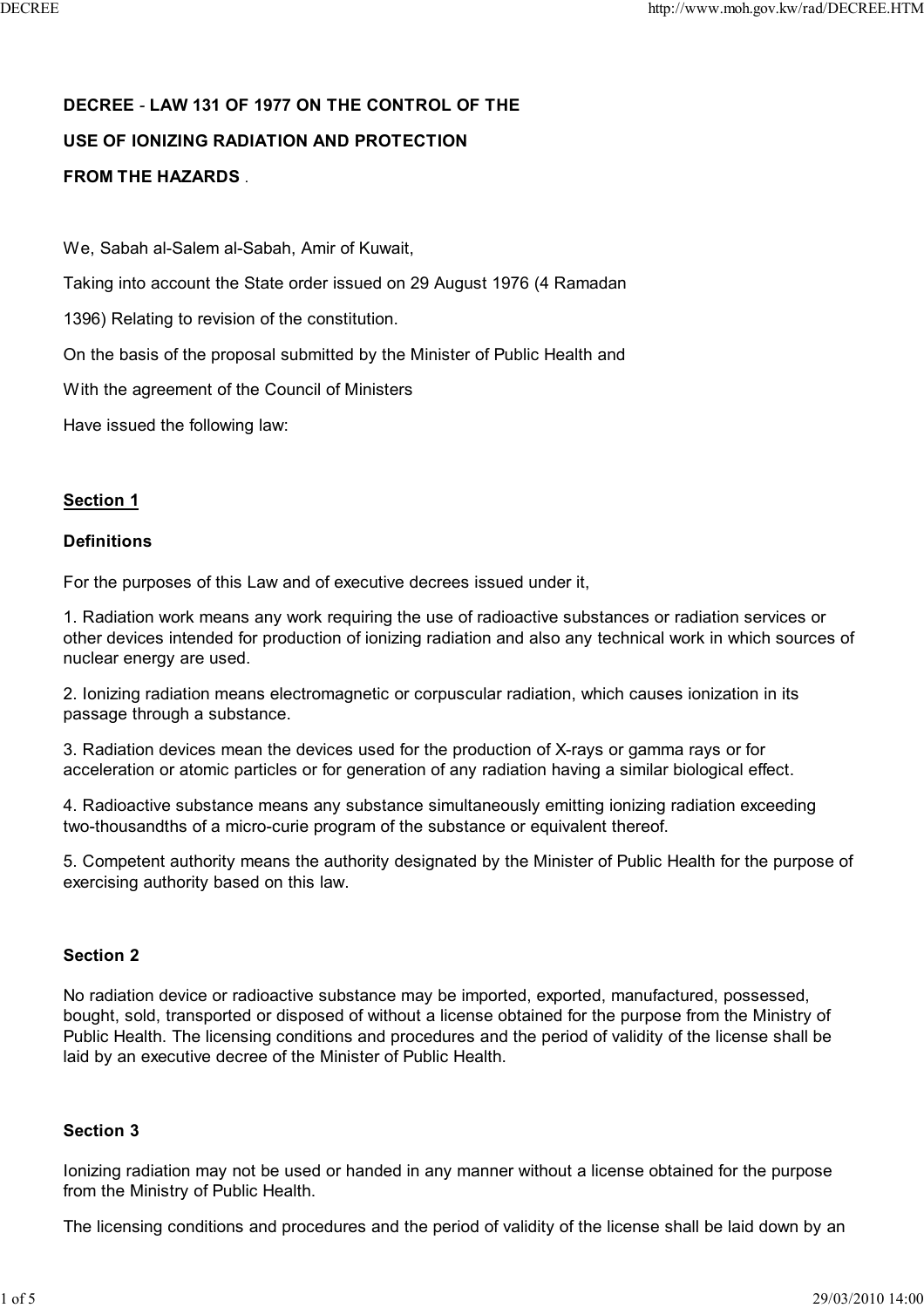executive decree of the Minister of Health.

#### **Section 4**

The licensee may not go beyond the limits of the license granted to him nor make any modifications to the licensed devices or substances without the Ministry's approval. He shall take the necessary precautionary measures to ensure the safety of public and radiation workers and to protect the environment, in which matter he and those carrying out work involving these devices and substances shall strictly comply with the requirements to be laid down by an executive decree of the Minister of Public Health

#### **Section 5**

The premises where radiation devices or radioactive substances are used or kept must satisfy the conditions to be specified by an executive decree of the Minister of Public Health, and the licensee may not shift the devices or substances from the licensed premises to other premises nor, make any modifications to the premises or the buildings where these devices or substances are located without obtaining prior approval from the Commission referred to in the next section.

# **Section 6**

A commission to be called the Radiation Protection Commission shall be established in the Ministry of Public Health. It shall be constituted by an executive decree of the Minister of Public Health and shall have the following functions:

- 1.To consider matters relating to radiation protection and to formulate the policy for its implementation.
- 2.To approve the licenses stipulated under this law and to cancel, modify and suspend those licenses.
- 3. To draft the regulations and decrees referred to in Sections 2,3,4 and 11 of this law.
- 4. To make recommendations and proposals concerning legislation relating to radiation protection.

The Commission may delegate all or part of these functions to the competent Authority.

#### **Section 7**

The Competent Authority shall be responsible for matters relating to the licensing, control and inspection of radiation devices and radioactive substances and the premises where they are located and of persons using them in accordance with the provision of this Law.

#### **Section 8**

Any one licensed to use or keep radiation devices or radioactive substances must notify the Competent Authority: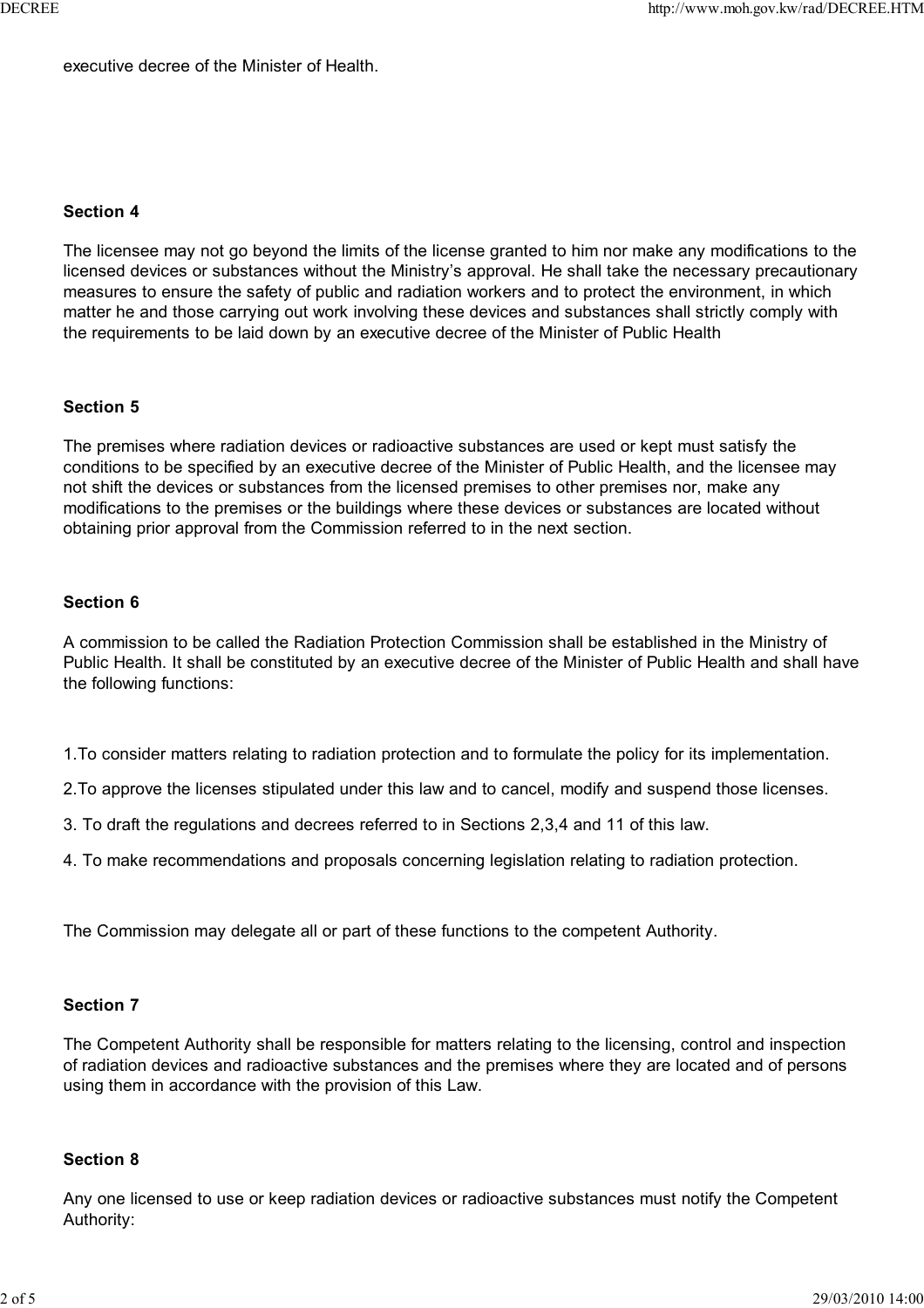1. In case of loss of any radioactive substance or radiation device, within 24 hours of the loss;

2. In case of any accident which may result in the exposure of any person to an ionizing radiation dose above the permissible limit stipulated in the requirements to be laid down by an executive decree of the Minister of Public Health, within 24 hours of the accident with a detailed report on the accident and its causes.

The competent Authority shall co-operate with the authorities concerned in taking the necessary measures to prevent the hazards of accidents and emergency situations which might lead to radiation exposure and to avoid their repetition. The licenses shall implement the measures decided upon by the Competent Authority in this matter.

#### **Section 9**

The Radiation Protection Commission may cancel the license referred to in Sections 2 and 3 of this law in the following cases:

1. If it is found that the licenses submitted incorrect statements or resorted to illegal means as a result of which the license was issued.

2. If the licensee has violated on the conditions or requirements stipulated in this Law or in executive decrees issued under it.

- 3. If the licensee has violated the conditions stipulated in the license.
- 4. If the licensee dies or is affected by a disease rendering him incapable of work with ionizing radiation.
- 5. If it is found that there are exposure hazards for the licensee or his employees or third parties.
- 6. If public interest so demands.

The Commission may with immediate effect suspend a license for a period specified by it. It may also grant the licensee time to comply with the stipulated conditions and requirements or to take the appropriate measures before canceling his license.

The Commission's decision about cancellation or suspension of a license shall be implemented by administrative action and the licensee may appeal to the Minister of Health against the Commission's decision on cancellation or suspension within a month of being notified thereof. The Minister shall give his decision on the appeal after obtaining the opinion of the Radiation Protection Commission, and his decision in this matter shall be final.

#### **Section 10**

In case of import, possession, purchase or sale of radiation devices or radioactive substances without a license, the Competent Authority shall sequestrate by administrative action those devices or substances and deposit them in the stores of the Ministry of Public Health or in any location that it considers suitable, applying the appropriate protection measures at the expense of the offender, and referring him to the competent authorities in accordance with the criminal procedure code.

If the licensee has not taken the necessary precautionary measures to ensure radiation protection, the above Authority my also, if needed, take those measures at the expense of the licensee.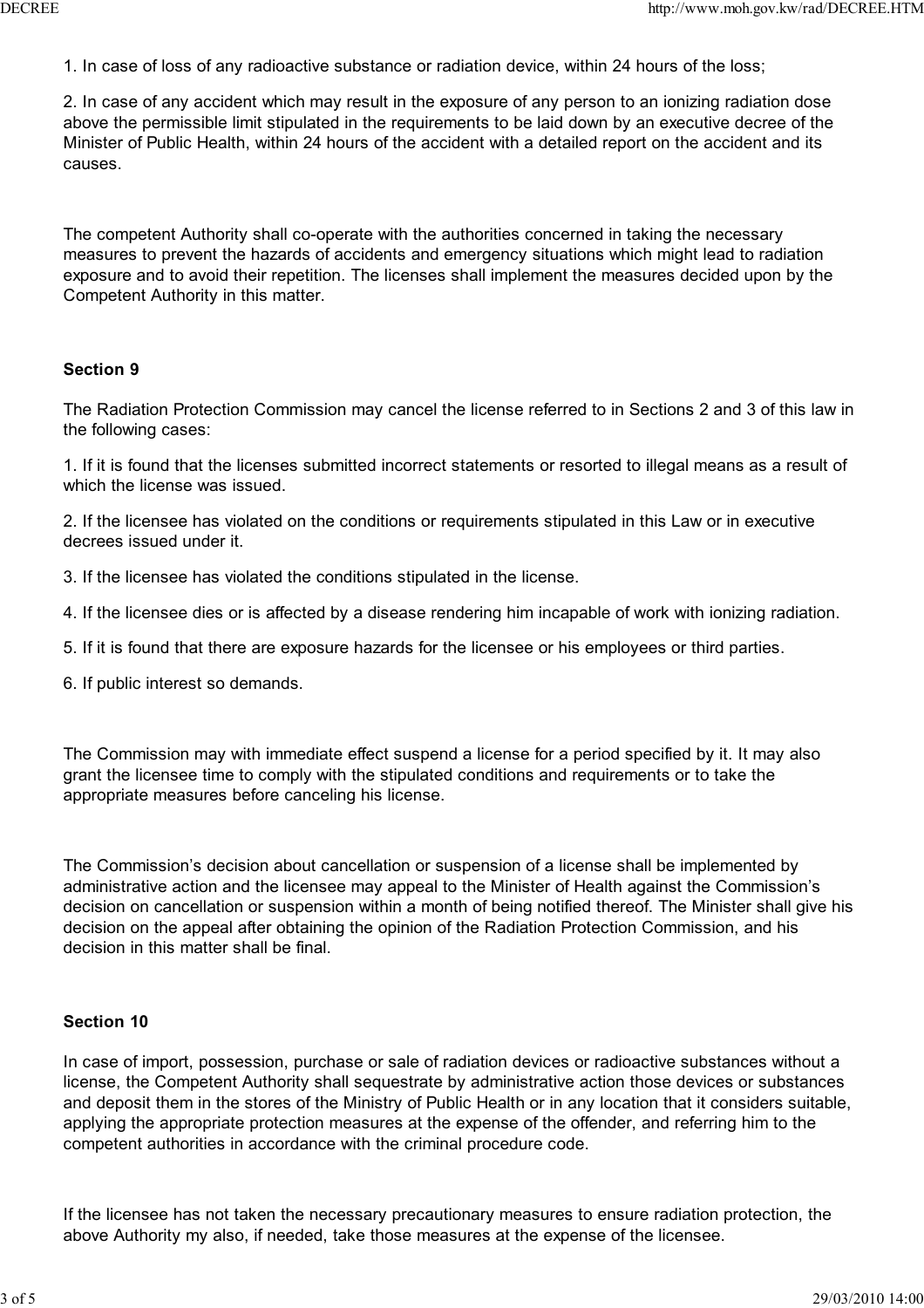# **Section 11**

The holder of a license to use or keep radiation devices or radioactive substances shall not allow any person to work with ionizing radiation or to perform any other work which may expose him to the hazards of ionizing radiation except after medical examination and special conditions and procedures to be laid down by an executive decree of the Minister of Public Health.

Medical examinations shall be carried out periodically at intervals to be specified by the Competent Authority.

# **Section 12**

No person under the age of 18 years shall be employed in any work in which he may be exposed to ionizing radiation.

# **Section 13**

If it is found that there are hazards to the health of a worker during the performance of his work or because of his work at a place where he may be exposed during his presence, the licensee shall not allow his to continue his work and he may not resume work in the radiation area without the approval of the Competent Authority.

# **Section 14**

Employees delegated by the Minister shall undertake the supervision and inspection work according to the provisions of this law. The employees have the right to enter establishments and locations where radiation instruments and radioactive materials, records, or documents, are present. They also have the right to review records, and take needed measures to verify the implementation of the provision of this law and its executive decisions. Employees have the right to file reports pertaining to crimes in violation of the provisions of this law, and refer them to the authorities. They may also ask for the aide of the police according to the situation.

# **Section 15**

Persons using, working in the field of or in position of radiation instruments or radioactive materials at the time the law enters into effect, must apply to the Committee on Radiation Protection to acquire licenses stipulated in article 2, and 3 within 90 days of the date of the law in force. In cases where an application in not filed or filed and rejected within this period, the possession of these instruments or materials is considered without a license, and the applicable provisions shall be implemented.

# **Section 16**

The Minister of Public Health shall issue a decision specifying the fixed fees on licenses, and on procedures stipulated in this law.